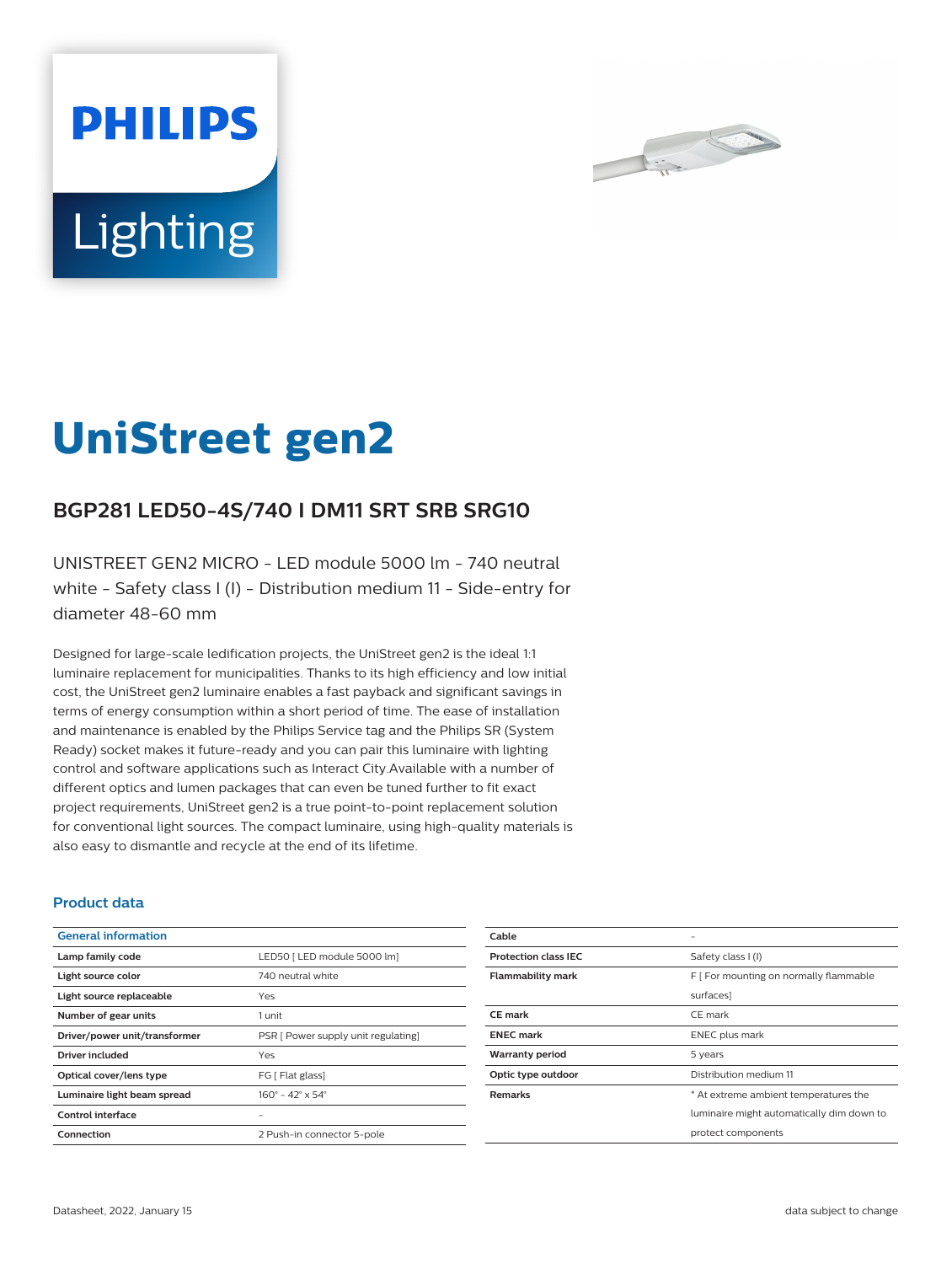## **UniStreet gen2**

| Constant light output                  | No                                             |
|----------------------------------------|------------------------------------------------|
| Number of products on MCB of 16 A type | 26                                             |
| в                                      |                                                |
| <b>EU RoHS compliant</b>               | Yes                                            |
| Light source engine type               | LED                                            |
| Service tag                            | Yes                                            |
| Serviceability class                   | Class A, luminaire is equipped with            |
|                                        | serviceable parts (when applicable): LED       |
|                                        | board, driver, control units, surge protection |
|                                        | device, optics, front cover and mechanical     |
|                                        | parts                                          |
| <b>Product family code</b>             | BGP281 [ UNISTREET GEN2 MICRO]                 |
|                                        |                                                |
| <b>Light technical</b>                 |                                                |
| Upward light output ratio              | $\Omega$                                       |
| Standard tilt angle posttop            | $O^{\circ}$                                    |
| Standard tilt angle side entry         | $\mathsf{O}^\circ$                             |
|                                        |                                                |
| <b>Operating and electrical</b>        |                                                |
| <b>Input Voltage</b>                   | 220 to 240 V                                   |
| <b>Input Frequency</b>                 | 50 to 60 Hz                                    |
| Inrush current                         | 21A                                            |
| Inrush time                            | 0.225 ms                                       |
| Power Factor (Min)                     | 0.98                                           |
|                                        |                                                |
| <b>Controls and dimming</b>            |                                                |
| Dimmable                               | No                                             |
|                                        |                                                |
| <b>Mechanical and housing</b>          |                                                |
| <b>Housing Material</b>                | Aluminum die-cast                              |
| <b>Reflector material</b>              | Polycarbonate                                  |
| Optic material                         | Polymethyl methacrylate                        |
| Optical cover/lens material            | Glass                                          |
| <b>Fixation material</b>               | Aluminum                                       |
| <b>Mounting device</b>                 | 48/60S [Side-entry for diameter 48-60 mm]      |
| Optical cover/lens shape               | Flat                                           |
| Optical cover/lens finish              | Clear                                          |
| <b>Overall length</b>                  | 520 mm                                         |
| Overall width                          | 234 mm                                         |
| Overall height                         | 95 mm                                          |
| <b>Effective projected area</b>        | $0.0235$ m <sup>2</sup>                        |
| Color                                  | Gray                                           |

| Dimensions (Height x Width x Depth)             | 95 x 234 x 520 mm (3.7 x 9.2 x 20.5 in)       |
|-------------------------------------------------|-----------------------------------------------|
|                                                 |                                               |
| <b>Approval and application</b>                 |                                               |
| Ingress protection code                         | IP66 [ Dust penetration-protected, jet-proof] |
| Mech. impact protection code                    | IK08 [5 J vandal-protected]                   |
| <b>Surge Protection (Common/Differential)</b>   | Surge protection level until 10 kV            |
|                                                 |                                               |
| Initial performance (IEC compliant)             |                                               |
| Initial luminous flux (system flux)             | 4450 lm                                       |
| Luminous flux tolerance                         | $+/-7%$                                       |
| Initial LED luminaire efficacy                  | 144 lm/W                                      |
| Init. Corr. Color Temperature                   | 4000 K                                        |
| Init. Color Rendering Index                     | 70                                            |
| Initial chromaticity                            | (0.381, 0.379) SDCM <5                        |
| Initial input power                             | 31 W                                          |
| Power consumption tolerance                     | $+/-10%$                                      |
| Init. Color Rendering Index Tolerance           | $+/-2$                                        |
|                                                 |                                               |
| Over time performance (IEC compliant)           |                                               |
| Control gear failure rate at median useful 10 % |                                               |
| life 100000 h                                   |                                               |
| Lumen maintenance at median useful              | L97                                           |
| life* 100000 h                                  |                                               |
|                                                 |                                               |
| <b>Application conditions</b>                   |                                               |
| Ambient temperature range                       | -40 to +50 $^{\circ}$ C                       |
| Performance ambient temperature Tq              | 25 °C                                         |
| Maximum dim level                               | 0% (digital)                                  |
|                                                 |                                               |
| <b>Product data</b>                             |                                               |
| Full product code                               | 871951405883500                               |
| Order product name                              | BGP281 LED50-4S/740 I DM11 SRT SRB            |
|                                                 | SRG10                                         |
| EAN/UPC - Product                               | 8719514058835                                 |
| Order code                                      | 05883500                                      |
| Numerator - Quantity Per Pack                   | 1                                             |
| Numerator - Packs per outer box                 | 1                                             |
| Material Nr. (12NC)                             | 910925866450                                  |
| Net Weight (Piece)                              | 4.220 kg                                      |